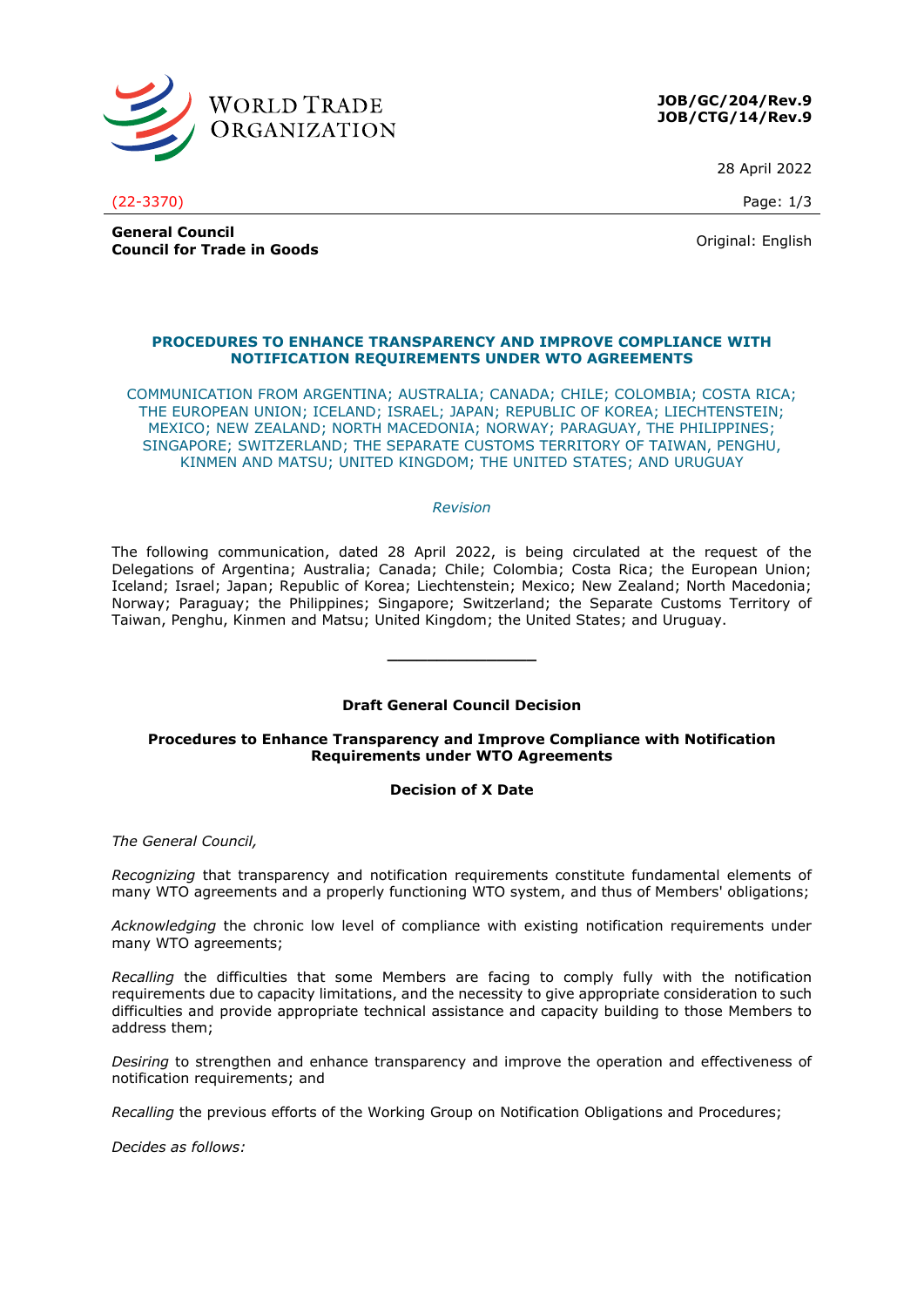### Scope of Decision

1. For the purpose of this decision "notification" shall mean the notification obligations in relation to each of the following WTO Agreements, Understandings, and Decisions:

Agreement on Agriculture; Agreement on Implementation of Article VI of the GATT 1994 (Anti-Dumping); Agreement on Subsidies and Countervailing Measures; Agreement on Safeguards; Understanding on the Interpretation of Article XVII of the GATT 1994 (State Trading); Agreement on Implementation of Article VII of the GATT 1994 (Customs Valuation); Agreement on Import Licensing Procedures; Agreement on Rules of Origin; Agreement on Preshipment Inspection; Decision on Notification Procedures for Quantitative Restrictions (G/L/59/Rev.1); Agreement on Trade Related Investment Measures; Agreement on the Application of Sanitary and Phytosanitary Measures; Agreement on Technical Barriers to Trade; and Agreement on Trade Facilitation, Section I.

#### Reaffirming existing commitments

2. The Members reaffirm existing notification obligations and recommit to submitting timely and complete notifications.

### Engagement in WTO bodies to facilitate compliance

3. The General Council instructs the Working Group on Notification Obligations and Procedures (Working Group), which is open to participation by all Members, to:

- (a) meet initially within six months of this decision to develop recommendations on improving Member compliance with notification obligations;
- (b) consult with relevant committees and other working groups and bodies to identify both systemic and specific improvements, as appropriate, such as introducing simplified notification formats, updating reporting requirements, holding additional trainings and workshops at the committee level, and using new digital tools that can help Members improve compliance with notification obligations;
- (c) consult with the WTO Secretariat as appropriate, including the WTO Institute for Training and Technical Cooperation (ITTC), to assess the contribution of WTO trade-related technical assistance to improving notification compliance and submission of notifications to the Central Registry of Notifications;
- (d) work with the Secretariat to update the Technical Cooperation Handbook on Notification Requirements for each of the agreements and understandings listed in paragraph 1 and present it to the Council for Trade in Goods;
- (e) review G/L/223 and recommend enhancements to the report relating to the factual analysis of Members' notification compliance;
- (f) consult with the Secretariat on ways to enhance the WTO Notification Portal, including with regard to how it may be used to improve notification compliance;
- (g) work with the relevant committees and the Secretariat to create a dedicated page on the WTO website with resources, guidance, training videos, and other materials as relevant to aid Members in completing notifications;
- (h) work with the Secretariat to establish automatic reminder emails to Members before a notification is due;